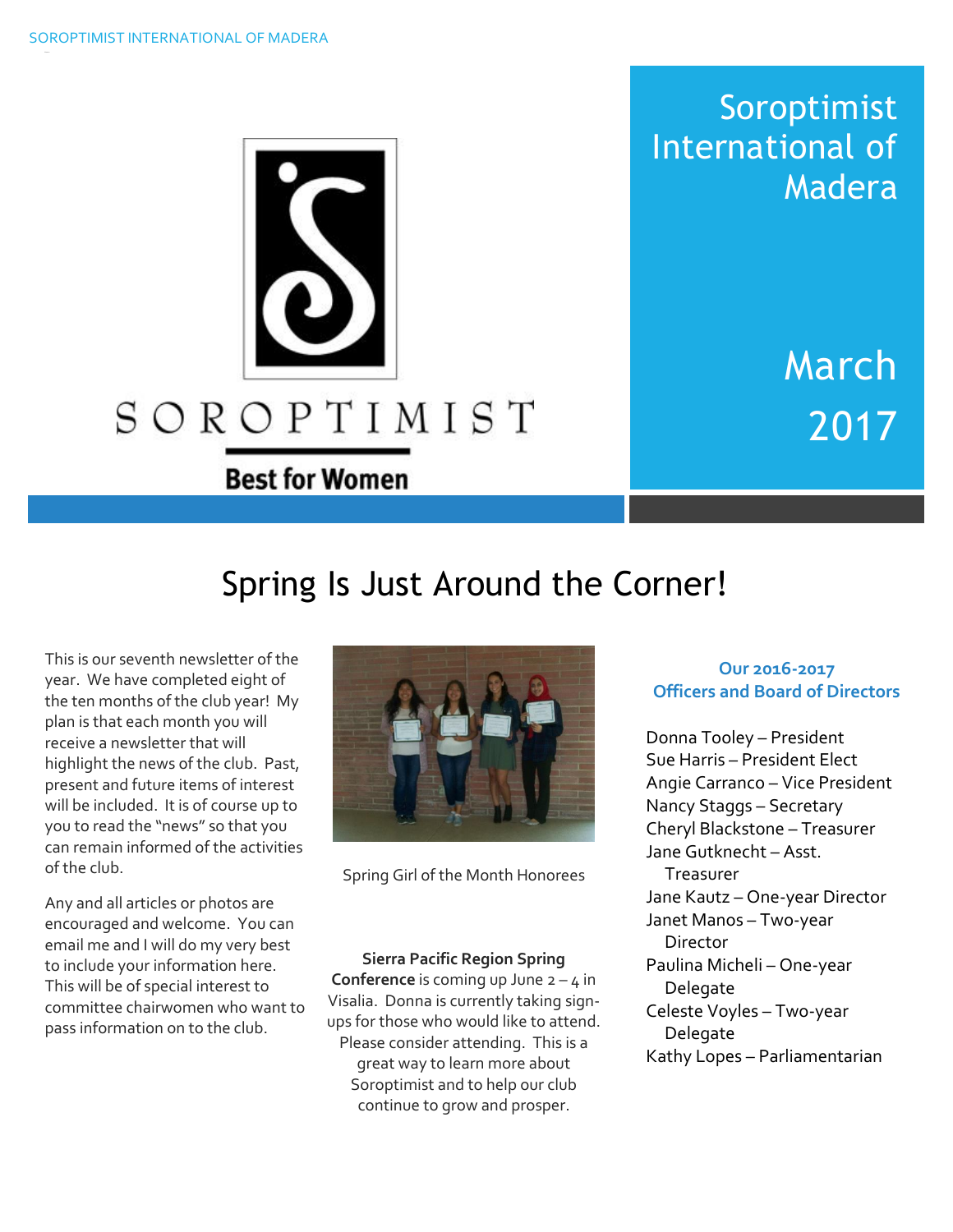### March 2017 News

On March 9 Rae Gomes from the Madera Community Hospital Foundation came for a visit. Rae gave us an update on the happenings within the Foundation. We are pleased to contribute to the fundraising efforts of the Madera Community Hospital Foundation.



Our Spring Girl of the Month Awards Luncheon was held on March 16. Four of the five girls receiving awards were able to join us, along with their families and mentors. These young ladies represent the finest that Madera has to offer. We congratulation each of them on their achievements and look forward to a very bright future for each of them.



We also want to thank Nancy Staggs and her committee for bringing such wonderful young ladies to our attention.

## March 2017 News

On March 23 our program was presented by our Soroptimist Orientation and Leadership Training Team – Celeste Voyles, Kathy Lopes and Janet Manos. Club committees were discussed and sign-ups for the 2017-2018 year begun. Note from Sue – as incoming President for the 2017- 2018 year I am now taking sign-ups at every meeting. Our committees are critical to the success of our club. Please consider where you would like to serve in the coming year.

We received word that we have been awarded a \$1,000 grant from the Central California Woemen's Conference for our 2017 Dream It, Be It Career Support for Girls Conference!

Our 3<sup>rd</sup> Quarter Shunammite Place Birthday Party was held on March 23 also. We celebrated three birthdays and the ladies made two birthday cards as their activity. This is such a rewarding project, both for the ladies of Shunammite Place and our club members.

Our 5<sup>th</sup> Thursday Social was held on March 30<sup>th</sup>. We participated in a wonderful evening of board decorating. Boards and Blessings came and gave a workshop and we were able to craft a "board" to take home.

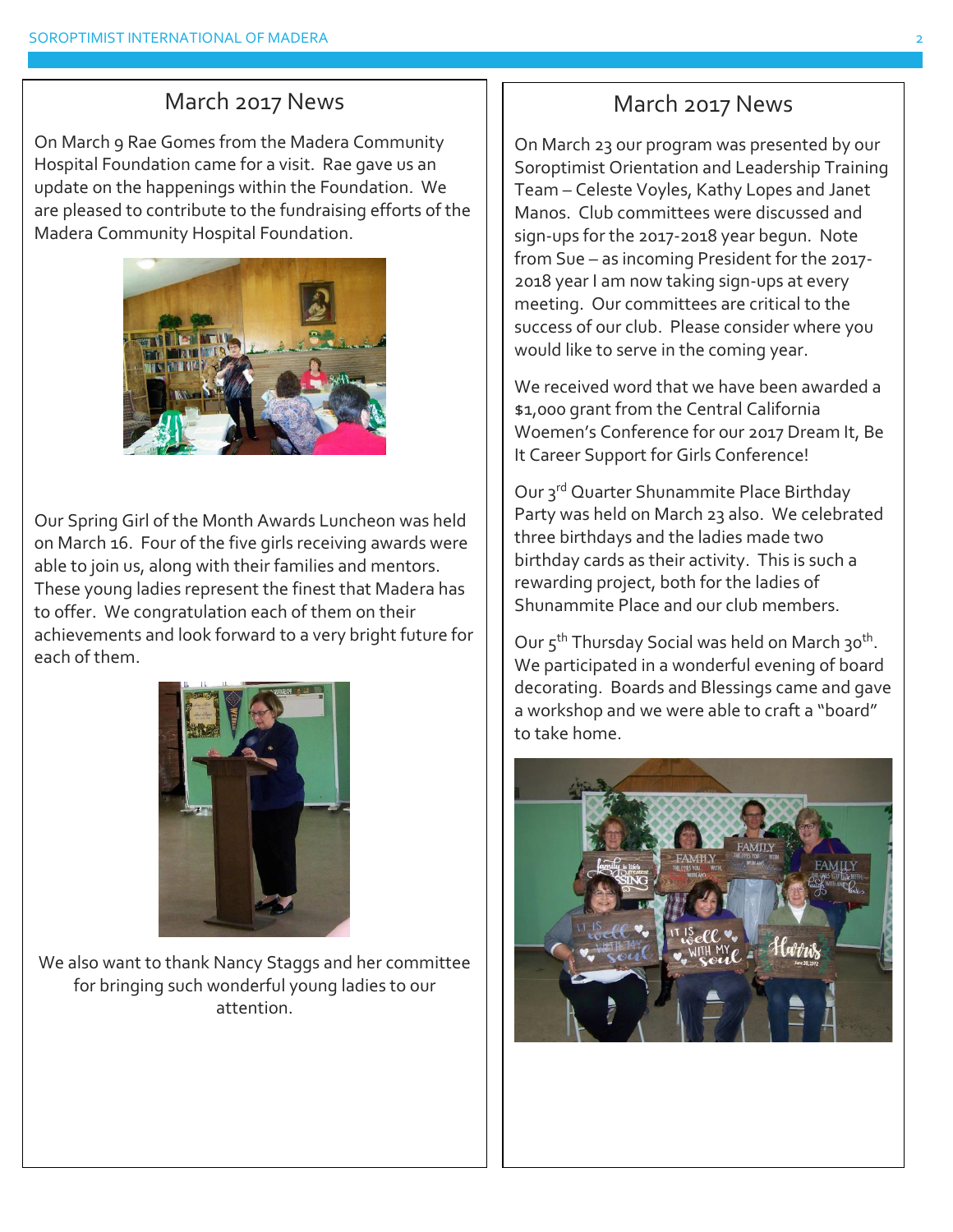#### **Dates to Remember**

#### **April**

20 – Regular Meeting – Dina Nolan - 27 – Regular Meeting – 2017 Scholarship Luncheon

#### May

– Board Meeting at Donna's house at 5:30. – Business meeting – Regular Meeting – Chickie's Tasty **Treats** – Regular Meeting – tentative – Aquarius Aquarium – Board Meeting for June

#### More Boards and Blessing FUN!





Our Slate of Officers for the 2017-2018 Club Year was voted on at our April 6, 2017 Business Meeting.

- President Sue Harris
- 1st Vice-President Karan Long
- 2 nd Vice President- Jane Gutknecht

Secretary – Nancy Staggs

Treasurer – Irene Adams

Asst. Treasurer – Cheryl Blackstone

1 Year Delegate – Celeste Voyles

2 Year Delegate – Teresa Norton

1 Year Director – Janet Manos

2 Year Director – Donna Tooley